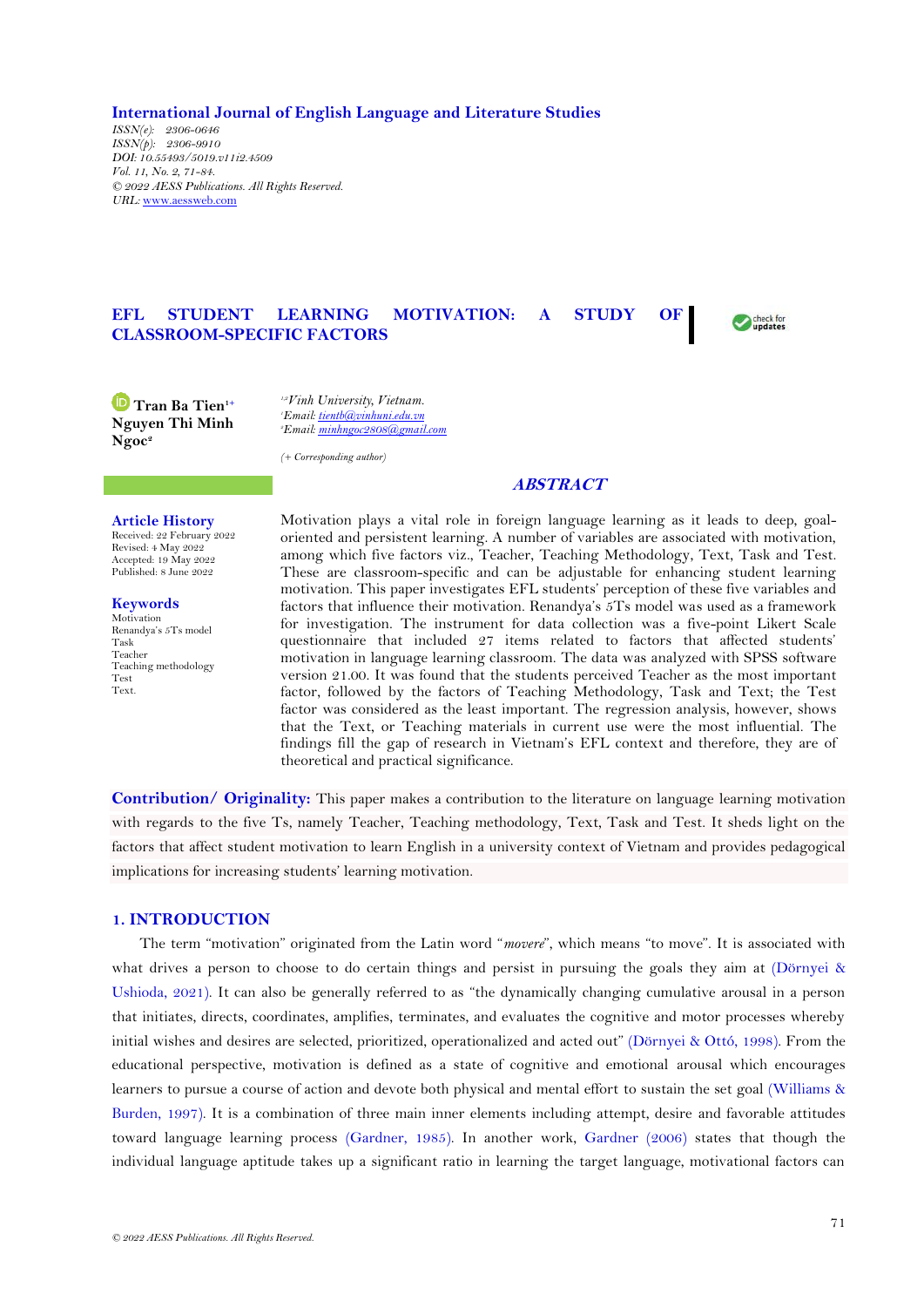override the lower level of a learner's language aptitude. Therefore, cultivating motivation is a crucial part of the teaching process that leads to a learner's success [\(Dörnyei & Ushioda, 2021;](#page-11-0) [Hakim, 2021;](#page-11-4) [Zahran, 2020\)](#page-12-1).

[Oxford and Shearin \(1994\)](#page-11-5) note that if teachers do not know the roots of motivation, it is impossible for them to water those roots. In other words, it is essential to identify the constructs of motivation. [Gardner \(1985\)](#page-11-2) distinguishes motivation as integrative and instrumental. The former refers to a "*positive attitude toward the target language community, a desire to integrate and adapt to a new target culture through the use of the language*" (p. 54). The latter is associated with the case where the learner wants to learn the language in order to achieve a certain goal, such as to get a better job, or to be admitted to university. From another perspective, motivation is influenced by two different factors, some are internal, which stem from the learners, and others are external, like parents or peer influence [\(Williams & Burden, 1997\)](#page-12-0).

Accordingly, motivation is divided into intrinsic and extrinsic, depending on whether motivation results more from inside or outside. Intrinsic motivation is a construct that pertains whenever a behavior or an activity is performed for its entailed enjoyment and pleasure rather than its instrumental outcomes. When being intrinsically motivated, learners engage in a task because they find the task satisfying and pleasant. Extrinsic motivation, on the other hand, is the doing of a behavior or an activity in order to obtain external rewards or avoid penalties [\(Ryan &](#page-11-6)  [Deci, 2000;](#page-11-6) [Tranquillo & Stecker, 2016\)](#page-11-7). Similarly, extrinsic motivation is defined as doing something as a means to achieve some separable outcomes from short-term goals such as high grade, prides from parents or teacher, etc. to long-term goals such as better job, scholarship opportunities, or higher social status, etc. [\(Ryan & Deci, 2000\)](#page-11-6).

There have been a number of studies on the factors affecting students' motivation in learning a foreign language so far [\(Dörnyei & Ushioda, 2001;](#page-11-8) [Gardner, 1985;](#page-11-2) [Gardner & Lambert, 1972;](#page-11-9) [Hapsari, 2013;](#page-11-10) [Nguyen, 2021;](#page-11-11) [Wang & Lee, 2019\)](#page-12-2). Based on various motivational theories and research models, previous research findings of motivational factors have not been unitary and conclusive. According to [Dörnyei and Ushioda \(2021\)](#page-11-0) the most effective motivational intervention is simply to enhance the teaching quality. Among the factors that may have impact on student motivation within the school context, we found [\(Renandya, 2014\)](#page-11-12) highly applicable for our investigation into student learning motivation. The study fills the gap of research on the factors affecting student motivation to learn English with regards to the five variables of Teacher, Teaching Methodology, Text, Task and Test in a university context of Vietnam.

## **2. RENANDYA'S 5Ts MODEL**

Studies on language learning motivation illustrate that the classroom environment, teachers' manner and actions in the classroom, relationship with the students, the way they conduct teaching in class, and how they organize their lessons have effects on students' motivation [\(Renandya, 2014\)](#page-11-12). In addition, teaching materials, the tasks that students do as well as teachers' assessments also have significant influence on student motivation. Renandya's motivation model thus comprised 5 components: Teacher, Teaching Methodology, Text, Task and Test, also known as 5Ts. This can be explicated as follows:

### *2.1. Teacher*

[Renandya](#page-11-5) (2014)stresses upon the role of teachers as the motivating agent in the classroom. It is pointed out that qualities of teachers, including personal characteristics such as friendliness, enthusiasm, patience, fairness, can have a huge impact on students' motivation. Among these, teacher's communication skill is one essential quality that is closely linked to language learning motivation of students. Similarly, [Dörnyei and Ushioda \(2001\)](#page-11-8) contend that teachers play a crucial part in the process of English language teaching because they can have positive impact on students' learning attitudes and motivation. It is also suggested that teachers should adopt various motivational practices, which can bring about a motivating classroom atmosphere.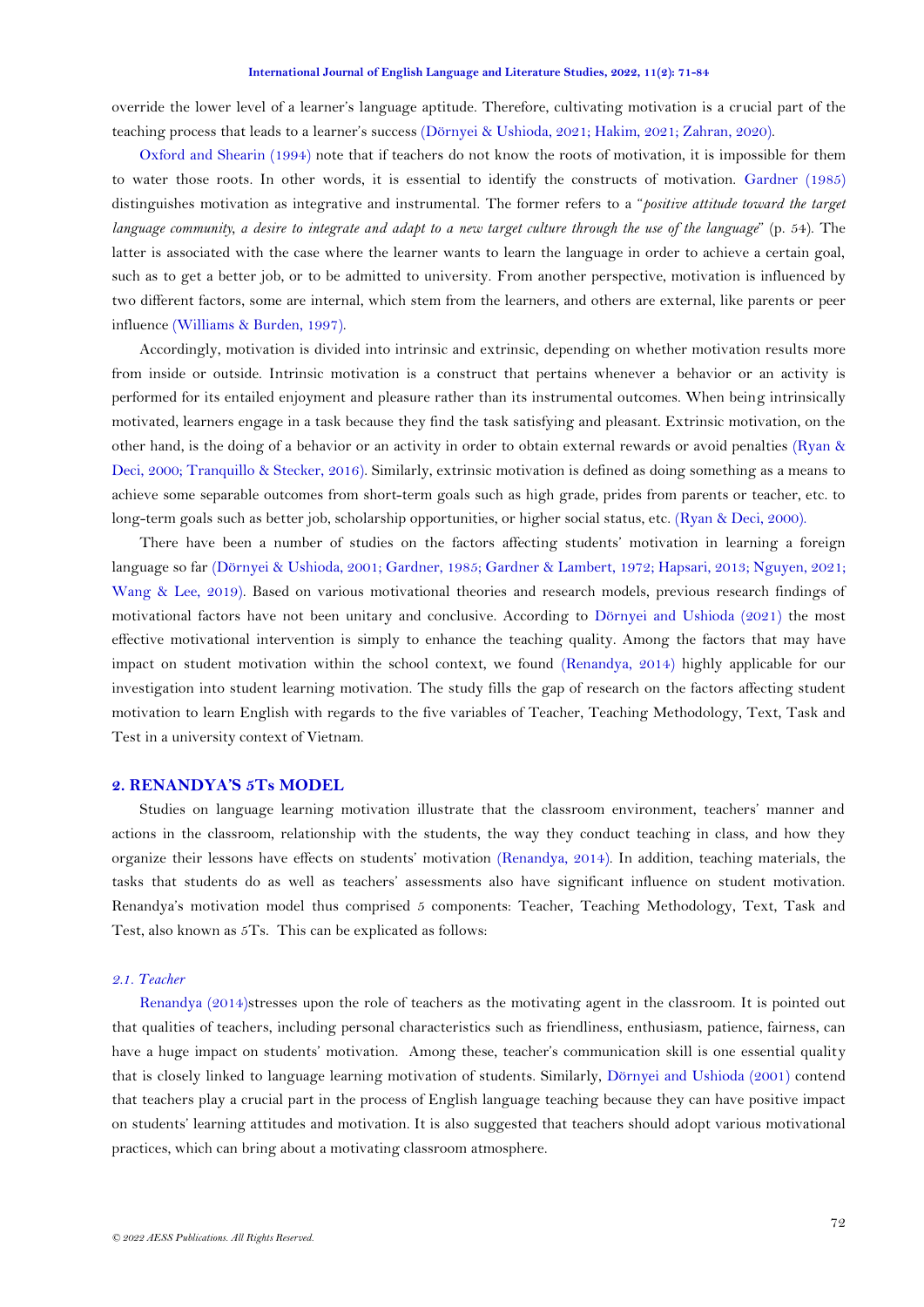### *2.2. Teaching Methodology*

As stated by [Dörnyei and Ushioda \(2001\)](#page-11-8) motivation is a kind of internal drive that inspires a student to pursue a scholastic goal and persist in the learning process over a long period of time to acquire a language. In line with this, [Renandya](#page-11-5) (2014) suggests that motivation should be viewed as a dynamic and changeable construct. Therefore, teachers should adopt different and appropriate teaching methods to keep students' motivation high during the lesson such as by giving students more choice and building in novelty and curiosity in classrooms. This is considered as one essential key to make students engage actively in the lesson. To do this, it is a prerequisite that teachers have deeper understanding about a variety of teaching methods to adopt for different students' interests and level.

# *2.3. Text*

The Text or teaching material consists of course books and other additional learning materials in both printed and electronic forms. According to [Richards \(2001\)](#page-11-13) teaching materials is considered as major referential indicator of the syllabus and structure of a language program. [Renandya](#page-11-5) (2014), however, points out that instructional material is a crucial factor in language learning classroom. In order to choose appropriate teaching materials, teachers should take into consideration three main aspects, namely linguistic, cognitive and affective. By using suitable techniques, teachers can make instructional material more comprehensible and interesting to encourage the students' engagement in the classroom.

# *2.4. Task*

It is commonly stated that the Task is the central elements of teaching a foreign language. [Hapsari \(2013\)](#page-11-10) contends that the accomplishment of challenging tasks will motivate students to engage in following classroom activities. [Renandya](#page-11-5) (2014) also focuses on the importance of expectancy-vale theory of motivation when designing tasks for students. Accordingly, when students clearly see why they perform the task, how they complete the task and what they gain from the task, they will be more willing to finalize their task with a great effort. In other words, an appropriate task is likely to increase students' motivation.

## *2.5. Test*

According to [Hapsari \(2013\)](#page-11-10) the test is a useful and effective tool enabling students track their learning development in a non-threatening manner. [Renandya](#page-11-5) (2014) stresses the key role of alternative assessment in language learning classroom which can improve some negative effects of traditional assessments because the alternative assessment focuses on both the product and the process of students. Therefore, it is recommended that alternative assessment such as project work or portfolios should be used widely in language classroom in order to increase students' motivation.

## **3. LITERATURE REVIEW**

The importance of motivation in language learning has been documented in a growing body of literature. The relationship between students' motivation and foreign language learning achievement has been explored in different educational settings. Recent studies have indicated that there is a correlation between motivation and students' language learning achievement [\(Choorsi & Intharaksa, 2011;](#page-11-14) [Emaliana, 2011;](#page-11-15) [Li & Pan, 2009\)](#page-11-16). [Choorsi and](#page-11-14)  [Intharaksa \(2011\)](#page-11-14) examined whether there was a correlation between leaners' motivation and their English learning achievement. The sample consisted of 140 second-year vocational certificate students in Hatyai Technical College, Thailand. The instruments to collect data were a questionnaire and an in-depth interview. The correlation coefficient was  $r = 0.184$ ,  $p < 0.05$  which indicated that motivation was significantly correlated with students' English learning achievement. [Li and Pan \(2009\)](#page-11-16) in another study, concentrated on the relationship between motivation and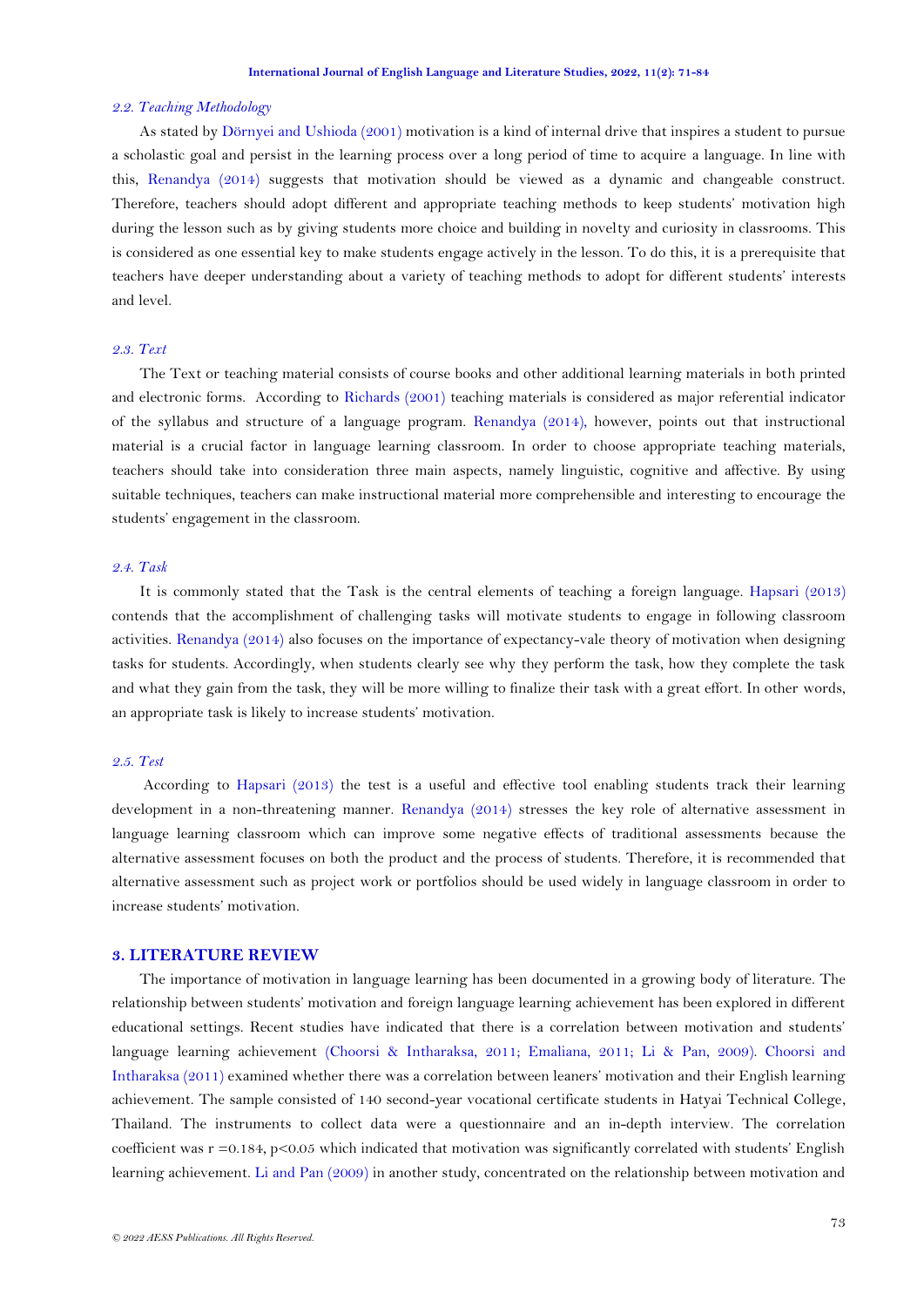language achievements among English majors in Qingdao Agricultural University, China with the assumption that motivation is one of the important factors which has a great impact on the success or failure in second language learning. Their analysis of the questionnaire revealed that students who practice integrative motivation get higher achievements.

In brief, it is argued that integrative motivation has a closer association with students' English learning achievement. However, there is different finding in the study by [Emaliana \(2011\)](#page-11-15) which stated that instrumental motivation has a greater influences on learning achievement than the integrative one. The study was conducted at the English department of State University of Malang, Indonesia. Fifty-five students involved in the study were divided into three groups: low, moderate, and high achievers. The opinionnaire was divided into two main parts to find out the two types of motivational orientation based on the Gardener and Lambert's motivational measure. It was found that higher achievers were instrumentally motivated.

With regards to [Renandya \(2014\)](#page-11-12) recent studies have employed different frameworks to investigate students' motivation in foreign language learning. For instance, [Sant \(2018\)](#page-11-17) employed the 5Ts motivation framework in order to evaluate the factors affecting the learners' motivation toward English language learning in Myanmar. The sample consisted of 120 students of Maija Yang Institute of Education, Myanmar. The findings indicate that the existing factors of Teacher, Teaching Methodology, Text, Task and Test have a negative impact on student's English language classroom motivation. It is recommended that English student teachers must be provided with proper training and effective teaching and learning facilities and materials. As a result, they could employ different and appropriate teaching methods and materials in order to achieve their objective and create an engaging classroom for students.

In another setting, [Wang and Lee \(2019\)](#page-12-2) employed the Renandya's 5Ts framework to conduct a study on the gap between teachers' and student's perception of motivation in Chinese EFL classroom. The study involved 190 Chinese university students and 122 English teachers with the use of two questionnaires. The findings show that there was a different perception between teachers and learners in terms of Task and Teacher factors. Students gave more weight to the Teacher factor, including characteristics of passion, enthusiasm and fairness, whereas teachers emphasized the importance of Task factor. However, both research groups of teachers and students agreed that Test is least important among those. There was also a consensus between teachers and students that Teaching Methodology and Text played an important role in motivating students to learn foreign language.

In the Japanese context, [Nguyen \(2021\)](#page-11-11) conducted research on the impact of motivational factors on students' language learning based on the 5Ts framework. The questionnaires were designed to collect responses of Japanese language students about their perception towards intrinsic motivation and 5Ts components. The results indicated a positive relationship between students' motivation and such components. It was recommended that improving the quality of teachers' 5Ts implementation in the Japanese foreign language classroom might lead to the increase of students' motivation.

In brief, the above-mentioned discussion indicates that Renandya's 5Ts is a useful framework for researching student language learning motivation. Further research should be conducted in different settings so as to gain more insight into these motivational factors. Given the research gap with regards to the 5Ts model in the context of Vietnam, this study is an attempt to shed light on factors affecting the EFL students' motivation in a higher education context, which includes Teacher, Teaching Methodology, Text, Task and Text. It aims to investigate the students' perception of the 5Ts and correlation between such factors and students' motivation.

# **4. METHODOLOGY**

#### *4.1. Educational Setting and Participants*

The current study was conducted at a university in Central Vietnam, where English is a required course. The 7-credit English program consists of two courses, English 1 and English 2, which are delivered in two semesters.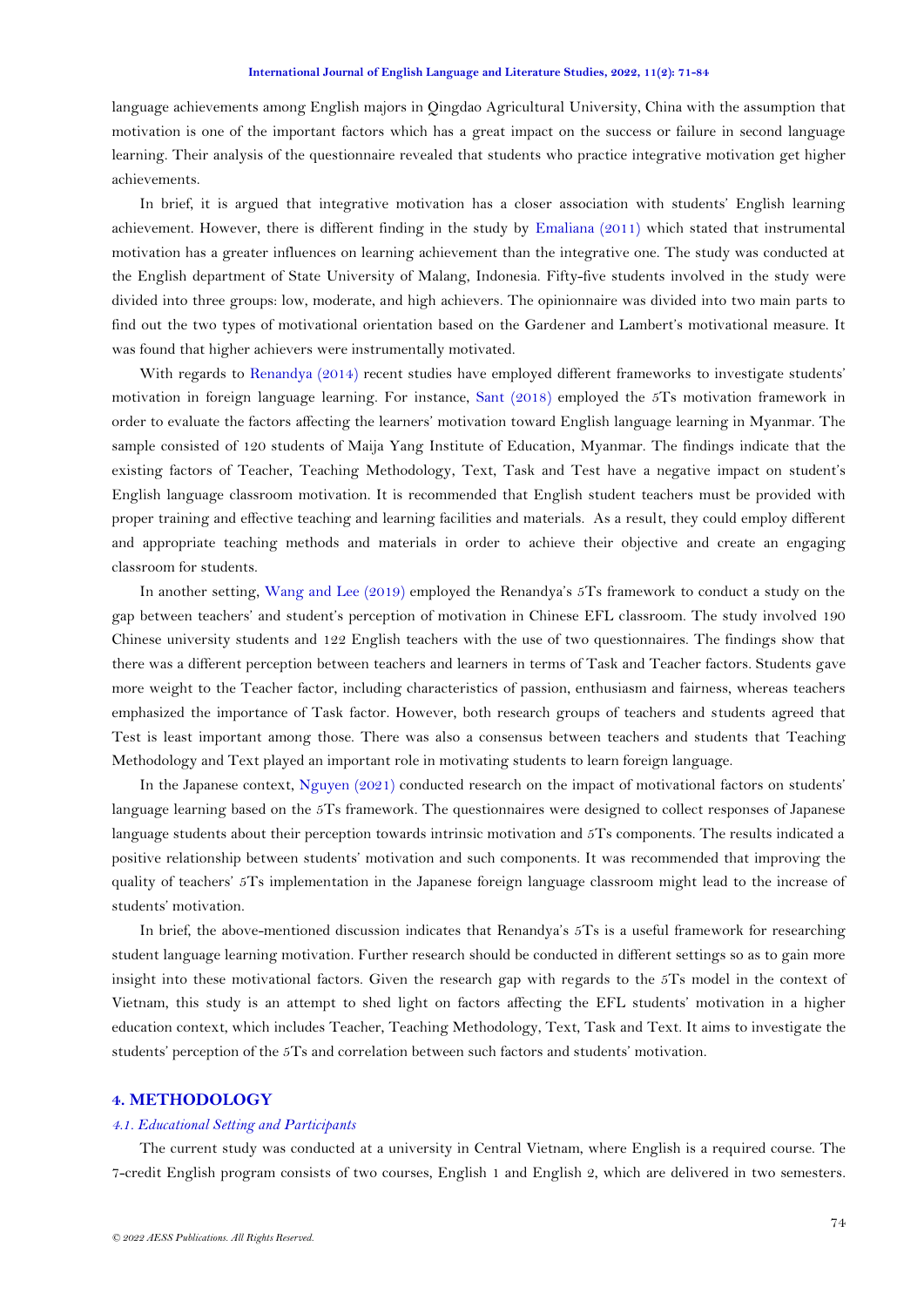The textbook in use is *Life* (Pre-Intermediate – Vietnam edition) published by Cengage Learning Publisher. The materials include a hard copy and an e-book for online learning with updated global content in the unit themes and reading selections. The video material features additional visual support for vocabulary learning. The students' learning process is managed with the LMS (Learning Management System). The university advocates studentcentric methodology with a blended-learning scheme, which stipulates that one-hour class meeting requires a minimum of two-hour independent learning with online materials. The grading system is based on progress test and summative tests, in which attendance accounts for 10%, quizzes and project work throughout the semester accounts for 30%, and the final test makes up 50%. The exit level for the students is equivalent to B1 (Common European Framework of Reference for Languages - CEFR). There is no placement test for students as they are assumed to have achieved level A2 after high school graduation. The participants included 150 EFL students, majoring in law and economics. The instructors who taught the classes held M.A. and TESOL degrees.

## *4.2. Research Questions*

- 1. What is the students' perception of the 5Ts in the study context?
- 2. What are the factors affecting the EFL students' motivation?

#### *4.3. Data Collection Instruments and Analysis*

The instrument used to collect the data was a five-point Likert Scale questionnaire. The questionnaire consisted of two parts, the first of which comprised demographic questions related to the participants' full name, gender, major, contact information and the number of years learning English. The second part included 27 items related to factors that affected students' motivation in language learning classroom. The questionnaire items were based on [\(Sant, 2018\)](#page-11-17) which was slightly adapted from [Renandya \(2014\)](#page-11-12) *5Ts* framework. The 27 items were divided into five sections that pertained to motivational factors toward learning English language. These five main sections were Teacher, Teaching Methodology, Teaching Materials or Text, Task and Test. In the first section - Teacher, it focused on certain characteristics of the teacher that might create a motivating atmosphere to learn English language in the classroom. The section of Teaching Methodology was about the teaching methods that are likely to help boost student's motivation.

The third section, teaching materials or Text, touched upon both oral and written learning materials that might influence student's compressible learning. The Task section was about the students' task or activities which motivated students' language learning. The last section dealt with testing activities that enabled students to know their progress in a diversified and formulative manner in order to motivate their language learning. The five-scale rankings of 27 items ranged from 1= *least influential* to 5 = *most influential*. To ensure students' active and positive participation in the survey, they were informed that all the information collected for the survey was confidential and the data would be treated anonymously. The data from the questionnaire survey were analyzed with the SPSS program to determine percentages, means, standard deviations, frequencies, as well as to perform multiple linear regression and exploratory factor analysis. The SPSS software version 21.00 was employed for correlation calculation.

A sample size in the survey was based on the demands of analyzing Exploratory Factor Analysis (EFA) and Multivariate Regression. According to [Hair, Black, Babin, and Anderson \(2014\)](#page-11-18) in terms of analyzing EFA, it is required that the minimum sample size must be a multiple of 5 in comparison with the total of investigated variables. This is a suitable sample size for the research which applies analyzing factors. The formula is *n=5\*m*, in which *m* is the number of questions in the survey.

In this study, the survey form had 27 questions relating to factors affecting student's English learning motivation, which means an ideal sample size is about 27x5*= 135* to analyze EFA. With regards to analyzing multivariate regression, a minimum sample size should be equal to the result when using this formula *n=50+8\*m*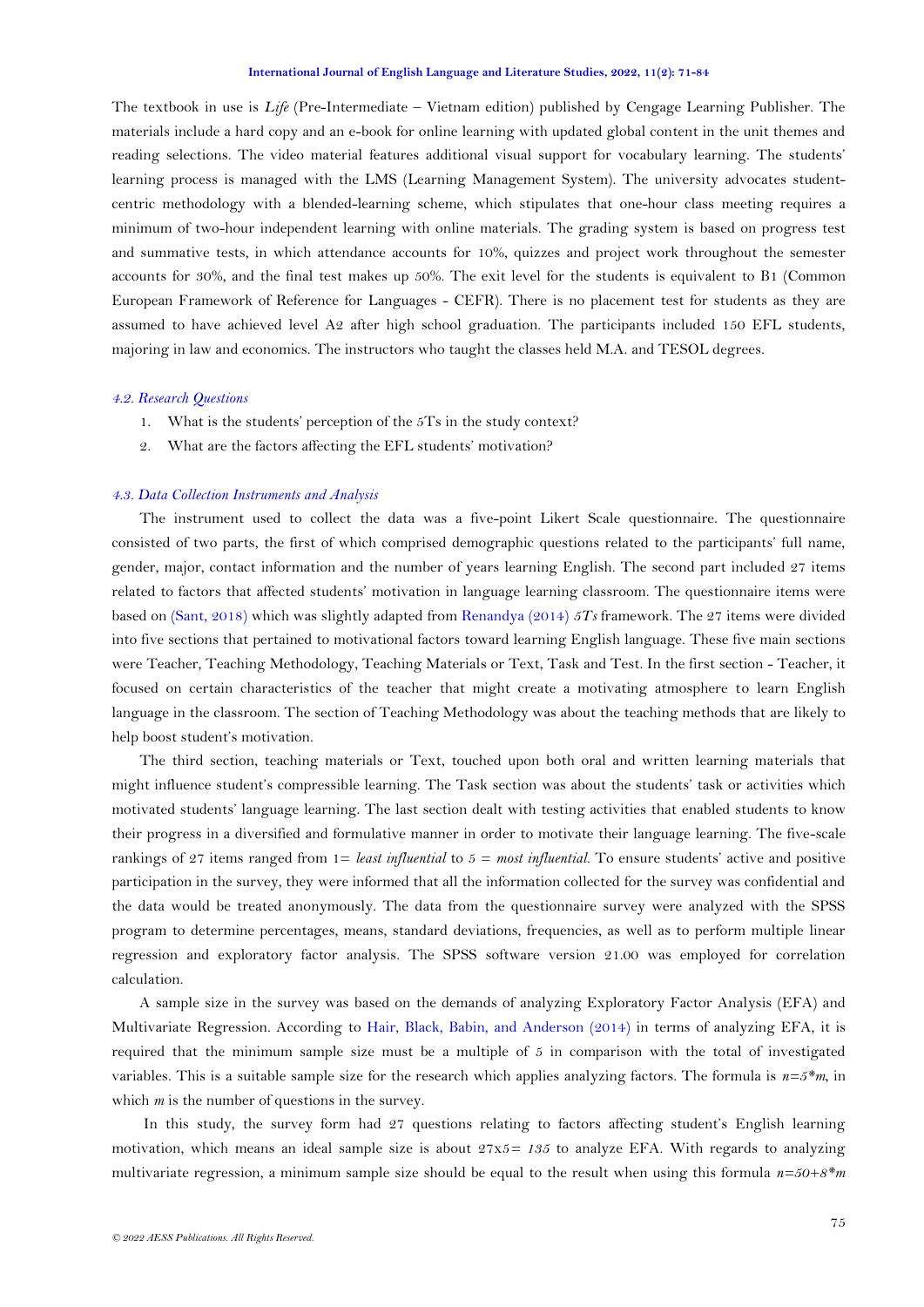with *m* is the number of dependent variables [\(Green, Salkind, & Akey, 2000\)](#page-11-19). Therefore, a minimum sample size was kept 90. This research therefore produced reliable final results as the sample size satisfied both formulas above. The population comprised randomly-selected students who had completed both courses, English 1 and English 2.

### **5. FINDINGS**

With regards to the factors affecting students' English learning motivation, data was mainly analyzed in terms of descriptive statistics, Cronbach's alpha and EFA scale reliability, and multiple regression analysis.

The descriptive analysis that involved the mean and standard deviation was conducted to determine the influential level of factors toward students' motivation. The results are presented in [Table 1](#page-5-0) with the overall degree of student's perceptions of the 5Ts being relatively high with a mean of 3.50. The results highlight the importance of 5Ts factors to boost students' motivation toward learning English. The Teacher emerged as the most important factor with the highest mean (M=3.98), followed by the factor of Teaching Methodology (M=3.40), Task (M=3.38) and Text (M=3.37) while the factor of Test had the lowest mean (M=3.36). It indicates that from the student's view, the ranking order for the 5Ts based on the importance of motivating students to learn English should be Teacher, Teaching Methodology, Task, Text and Test.

<span id="page-5-0"></span>

| Factors              | N.  | <b>Minimum</b> | <b>Maximum</b> | Mean  | <b>Std. Deviation</b> |
|----------------------|-----|----------------|----------------|-------|-----------------------|
| Teacher              | 150 | 2.20           | 5.00           | 3.981 | 0.685                 |
| Teaching Methodology | 150 | 2.80           | 4.40           | 3.404 | 0.357                 |
| Text                 | 150 | 1.40           | 4.80           | 3.373 | 0.866                 |
| Task                 | 150 | 1.83           | 5.00           | 3.381 | 0.814                 |
| Test                 | 150 | 2.00           | 5.00           | 3.365 | 0.809                 |
| Valid N (listwise)   | 150 | 2.046          | 4.840          | 3.501 | 0.706                 |

**Table 1.** The influential level of factors toward student's motivation through students' perspective.

[Table 2](#page-6-0) presents the mean score of specific items related to 5 Ts factors. As can be seen in the table, the students shared the same opinion in respect of rating statements relating to factors affecting language learning motivation (Std. deviation < 1.0). Except for item 2.4 of the Teaching Methodology category with a mean score of 2.64, a majority of variables have a mean value of over 3.0, which indicates that five factors were ranked from influential to very influential.

With regards to the Teacher variable, the most essential characteristics of a teacher of English was their friendly and approachable manner, so that students feel free to talk to their teacher not only about school work but also other things in their personal and social life (Item 1.2,  $M = 4.05$ ). Being patient (Item 1.5,  $M = 4.01$ ), using comprehensible language to every student (Item 1.3,  $M = 4.00$ ) and creating a low-stress classroom atmosphere (Item 1.1,  $M = 3.96$ ) were perceived as the second most influential while treating every student fairly (Item 1.4, M)  $= 3.89$ ) was the least influential factor. In terms of Teaching Methodology, using different teaching aids to assist students learning comprehension, was the most important factor (Item 2.5, M=3.83). As for Text or teaching material, the grammatical structures and the contents were perceived to be the most influential factor.

The students responded that grammatical structures should not be too difficult and the contents should be organized in a manner that facilitate their comprehension (Item 3.2, M=3.43). Allowing students to choose the task that meets their interest received the highest mean within the "Task" domain (Item 4.4, M=3.47). Regarding the "Testing" dimension, students enjoyed learning English when alternative assessments such as project works and other activities were provided in addition to tests (Item 5.1, M=3.44). Furthermore, they were also motivated when their English teacher provided them with feedback, guidance and advice on an on-going basis (Item 5.2, M=3.41). [Table 3](#page-7-0) summarizes the Cronbach's Alpha analysis and [Table 4](#page-7-1) presents the reliability statistics.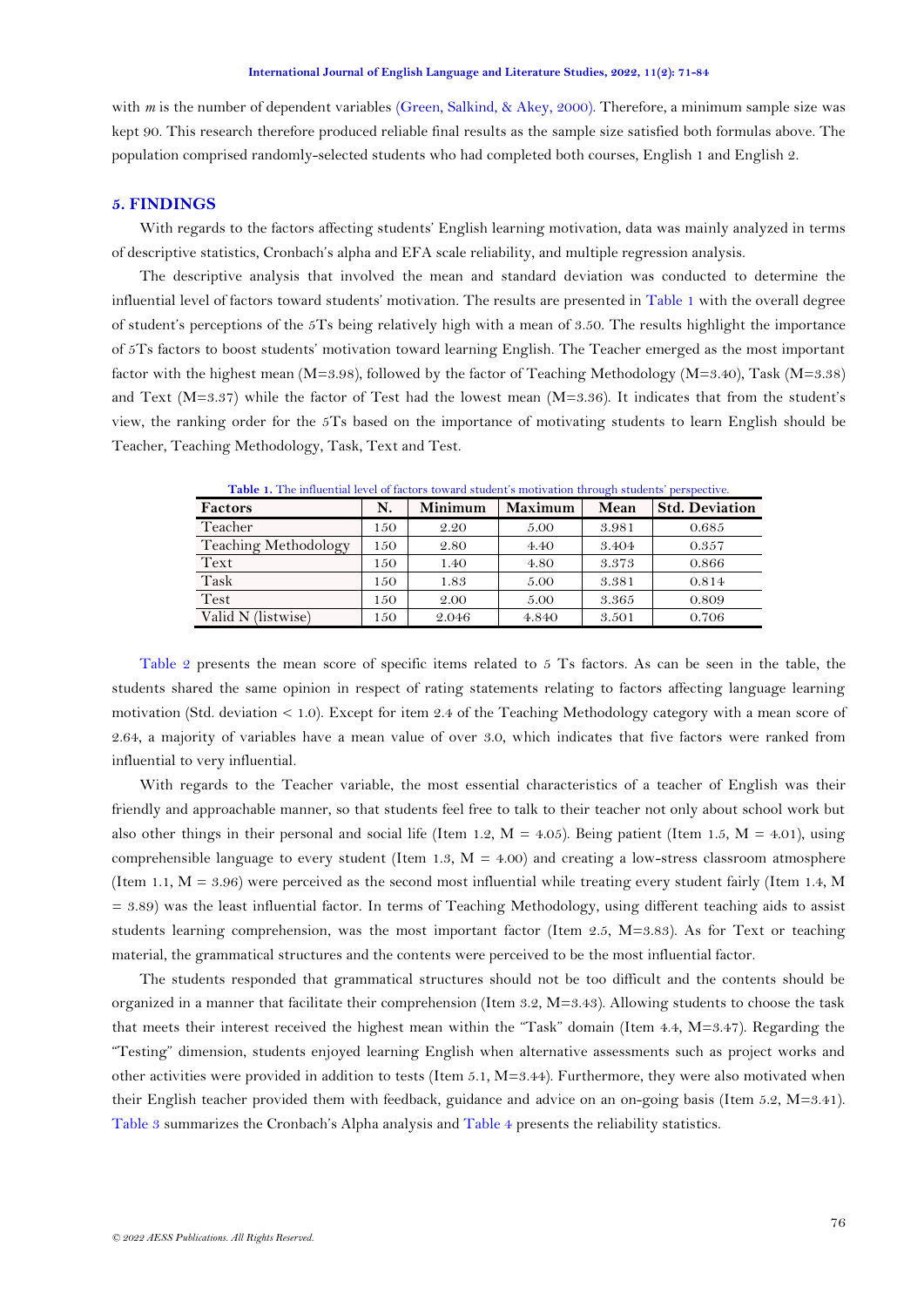<span id="page-6-0"></span>

|              | Table 2. The mean score of items related to 5T factors (Questionnaire items were based on (Renandya, 2014; Sant, 2018)). |                |                |      |                       |
|--------------|--------------------------------------------------------------------------------------------------------------------------|----------------|----------------|------|-----------------------|
| <b>Items</b> | <b>Statements</b>                                                                                                        | Min            | Max            | Mean | <b>Std. Deviation</b> |
|              | I enjoy learning because my English teacher creates a low stress                                                         |                |                |      |                       |
|              |                                                                                                                          |                |                |      |                       |
| 1.1          | classroom environment so I participate without fear of losing face                                                       | $\mathfrak{D}$ | 5              | 3.96 | 0.874                 |
|              | when I make mistake.                                                                                                     |                |                |      |                       |
|              | I am motivated because my English teacher is friendly and                                                                |                |                |      |                       |
| 1.2          | approachable. I can talk to her not only about school work but also                                                      | $\mathfrak{D}$ | 5              | 4.05 | 0.865                 |
|              | other things related to my personal and social life.                                                                     |                |                |      |                       |
|              | I am motivated because my English teacher uses comprehensible                                                            |                |                |      |                       |
| 1.3          | language so that everyone, including the less proficient learners, can                                                   | $\mathfrak{D}$ | 5              | 4.00 | 0.897                 |
|              |                                                                                                                          |                |                |      |                       |
|              | follow his/her lesson and participate fully in class.                                                                    |                |                |      |                       |
| 1.4          | I enjoy learning because my English teacher treats every student                                                         | $\mathfrak{D}$ | 5              | 3.89 | 0.931                 |
|              | fairly and does not practice favoritism.                                                                                 |                |                |      |                       |
|              | I am motivated because English teacher is patience and does not                                                          |                |                |      |                       |
| 1.5          | show unhappiness when students make mistakes. He/ She is                                                                 | $\mathfrak{D}$ | 5              | 4.01 | 0.839                 |
|              | available to provide extra help even after normal school hours.                                                          |                |                |      |                       |
|              |                                                                                                                          |                |                |      |                       |
| 2.1          | I enjoy learning because my English teacher uses different methods                                                       | $\mathbf{1}$   | 5              | 3.23 | 0.424                 |
|              | in teaching.                                                                                                             |                |                |      |                       |
|              | I enjoy learning because my English teacher carefully selects and                                                        |                |                |      |                       |
| 2.2          | structures learning activities that support the attainment of lesson                                                     | $\mathfrak{D}$ | 5              | 3.63 | 0.661                 |
|              | objectives.                                                                                                              |                |                |      |                       |
|              | I enjoy learning because my English teacher uses variety of                                                              |                |                |      |                       |
| 2.3          | activities to keep students' interest levels high and engage their                                                       | $\mathbf{1}$   | 5              | 3.69 | 0.463                 |
|              |                                                                                                                          |                |                |      |                       |
|              | attention and interest.                                                                                                  |                |                |      |                       |
|              | I am motivated because my English teacher uses variety of                                                                |                |                |      |                       |
| 2.4          | instruments, both formal and informal to find out how much                                                               | $\mathbf{1}$   | $\overline{4}$ | 2.64 | 0.688                 |
|              | students have learned from the lesson.                                                                                   |                |                |      |                       |
|              | I enjoy learning because my English teacher uses different teaching                                                      |                |                |      |                       |
| 2.5          | aids such as, visual images, video, songs and movements, etc. to                                                         | $\mathfrak{D}$ | 5              | 3.83 | 0.775                 |
|              |                                                                                                                          |                |                |      |                       |
|              | assist students learning comprehension.                                                                                  |                |                |      |                       |
| 3.1          | I enjoy learning because teaching and instructional materials are                                                        | $\mathfrak{D}$ | 5              | 3.28 | 0.840                 |
|              | varied, this includes print, electronic, oral & written ones.                                                            |                |                |      |                       |
|              | I enjoy learning because the grammatical structures are not too                                                          |                |                |      |                       |
| 3.2          | complicated and the contents are organized in a manner that                                                              | $\mathbf{1}$   | 5              | 3.43 | 0.937                 |
|              | facilitates learners' comprehension.                                                                                     |                |                |      |                       |
|              |                                                                                                                          |                |                |      |                       |
| 3.3          | I am motivated because the materials used in class provide ample                                                         | $\mathfrak{D}$ | 5              | 3.41 | 0.876                 |
|              | opportunity for students to learn what they really need.                                                                 |                |                |      |                       |
|              | I enjoy learning because the materials used in class help learners see                                                   |                |                |      |                       |
| 3.4          | the connections between what they learn in class with what they                                                          | $\mathbf{1}$   | 5              | 3.37 | 0.891                 |
|              | need in the real world.                                                                                                  |                |                |      |                       |
|              | I enjoy learning when my teacher allows us to choose reading                                                             |                |                |      |                       |
| 3.5          | materials that we are interested in.                                                                                     | $\mathbf{1}$   | 5              | 3.37 | 0.878                 |
|              |                                                                                                                          |                |                |      |                       |
| 4.1          | I enjoy learning because my English teacher provides sufficient                                                          | $\mathbf{1}$   | 5              | 3.35 | 0.837                 |
|              | assistance before, during and after the task.                                                                            |                |                |      |                       |
|              | I am motivated because students are allowed to seek assistance from                                                      |                |                |      |                       |
| 4.2          | their equal or more capable peers before, during and after the task.                                                     | $\mathbf{1}$   | 5              | 3.37 | 0.860                 |
|              | I enjoy learning because my English teacher provides rubrics for                                                         |                |                |      |                       |
| 4.3          | accomplishing the tasks successfully.                                                                                    | $\mathbf{1}$   | 5              | 3.39 | 0.858                 |
|              |                                                                                                                          |                |                |      |                       |
| 4.4          | I am motivated because students are allowed to choose the tasks                                                          | $\mathfrak{D}$ | 5              | 3.47 | 0.783                 |
|              | that meet our interests.                                                                                                 |                |                |      |                       |
|              | I enjoy learning because my English teacher explains the linguistic                                                      | $\mathbf{1}$   | 5              |      | 0.841                 |
| 4.5          | and communicative value of the task clearly.                                                                             |                |                | 3.33 |                       |
|              | I am motivated because my English teacher explains the socio and                                                         |                |                |      |                       |
| 4.6          | cultural and other instrumental value of the task.                                                                       | $\mathbf{1}$   | 5              | 3.35 | 0.807                 |
|              |                                                                                                                          |                |                |      |                       |
|              | I enjoy learning because students are given alternative assessments                                                      |                |                |      |                       |
| 5.1          | such as project works and other activities in the classroom, besides                                                     | $\mathbf{1}$   | 5              | 3.44 | 0.963                 |
|              | from the examination.                                                                                                    |                |                |      |                       |
|              | I am motivated because students' assessments are administered on                                                         |                |                |      |                       |
| 5.2          | an on-going basis, rather than concentrated on a single day, week or                                                     | $\mathfrak{D}$ | 5              | 3.35 | 0.989                 |
|              | end of the term.                                                                                                         |                |                |      |                       |
|              | I am motivated because my English teacher provides feedback,                                                             |                |                |      |                       |
| 5.3          |                                                                                                                          | $\mathfrak{D}$ | 5              | 3.41 | 0.957                 |
|              | guidance and advice to the students on an on-going basis.                                                                |                |                |      |                       |
| 5.4          | I enjoy learning because my English teacher uses marking rubric                                                          | $\mathbf{1}$   | 5              | 3.39 | 0.855                 |
|              | that are carefully calibrated to avoid subjectivity.                                                                     |                |                |      |                       |
|              | I am motivated because my English teacher has necessary skills to                                                        |                |                |      |                       |
| 5.5          | design alternative assessment.                                                                                           | $\mathbf{1}$   | 5              | 3.37 | 0.840                 |
|              | I enjoy learning because my English teacher shows that he/she is                                                         |                |                |      |                       |
| 5.6          | willing to accept newer forms of assessments rather than just focus                                                      | $\mathbf{1}$   | 5              | 3.39 | 0.835                 |
|              | on traditional form.                                                                                                     |                |                |      |                       |
|              |                                                                                                                          |                |                |      |                       |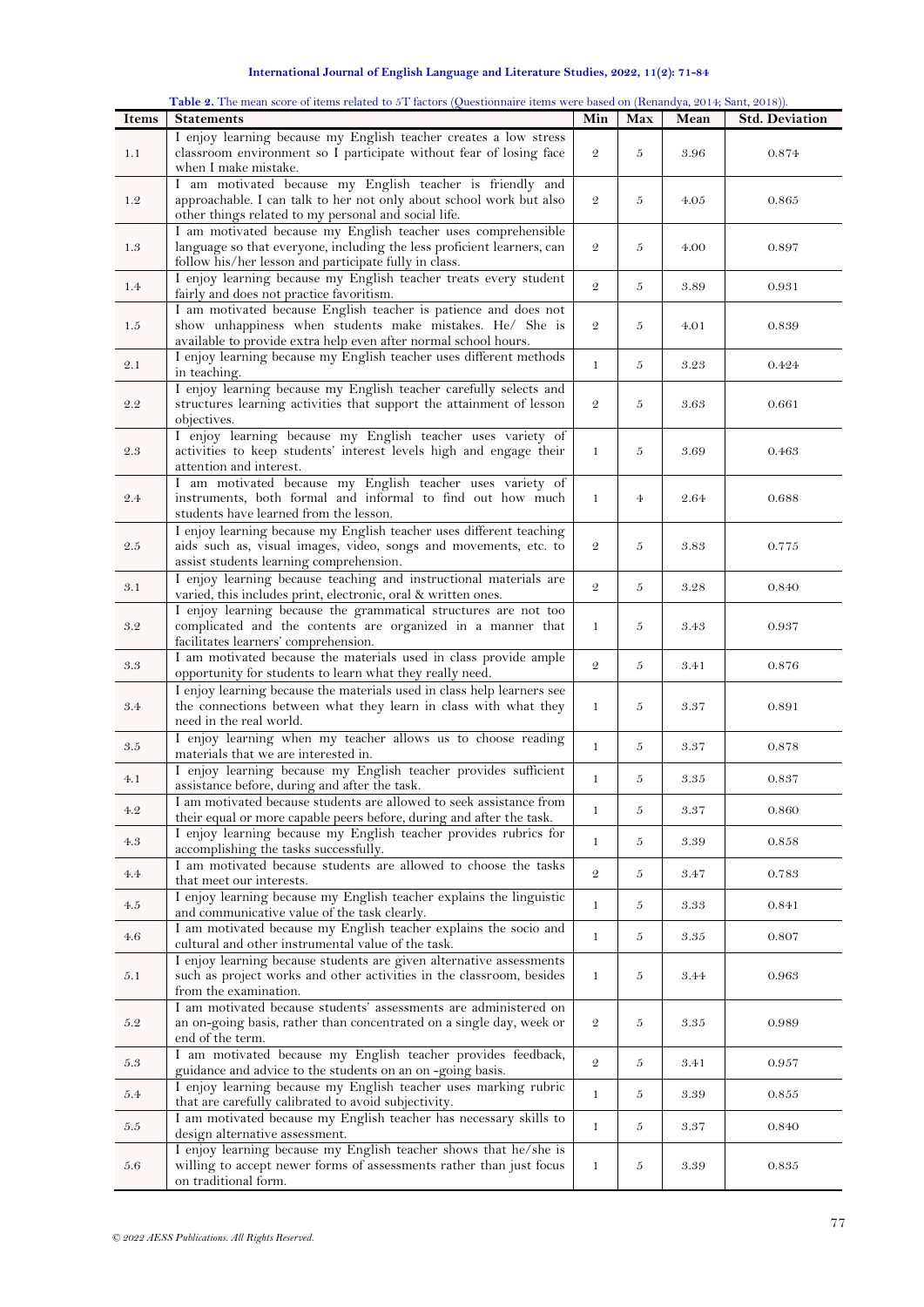<span id="page-7-0"></span>

| Factors              | Scale Mean if<br><b>Item Deleted</b> | Scale Variance if<br><b>Item Deleted</b> | <b>Corrected Item-</b><br><b>Total Correlation</b> | Cronbach's Alpha<br>if Item Deleted |
|----------------------|--------------------------------------|------------------------------------------|----------------------------------------------------|-------------------------------------|
| Teacher              | 13.375                               | 6.545                                    | 0.509                                              | 0.879                               |
| Teaching Methodology | 14.101                               | 5.980                                    | 0.723                                              | 0.832                               |
| Text                 | 13.983                               | 6.158                                    | 0.644                                              | 0.850                               |
| Task                 | 13.992                               | 5.218                                    | 0.785                                              | 0.813                               |
| Test                 | 13.975                               | 5.186                                    | 0.803                                              | 0.808                               |

### **Table 3.** Summary of cronbach's alpha analysis.

| <b>Table 4. Reliability statistics.</b> |  |  |  |  |  |
|-----------------------------------------|--|--|--|--|--|
| Cronbach's Alpha<br>Number of Items     |  |  |  |  |  |
| 0.867                                   |  |  |  |  |  |

<span id="page-7-2"></span><span id="page-7-1"></span>

| <b>Items</b>                    | <b>Results</b> |                  |       |                         |              |
|---------------------------------|----------------|------------------|-------|-------------------------|--------------|
|                                 | $\mathbf{1}$   | $\boldsymbol{Q}$ | 3     | $\overline{\mathbf{4}}$ | $\mathbf{5}$ |
| Task 5.2                        | 0.824          |                  |       |                         |              |
| $\overline{\text{Task}}$ 5.5    | 0.809          |                  |       |                         |              |
| Task 5.6                        | 0.768          |                  |       |                         |              |
| Task 5.1                        | 0.763          |                  |       |                         |              |
| Task 5.4                        | 0.734          |                  |       |                         |              |
| Task 5.3                        | 0.722          |                  |       |                         |              |
| Test 4.5                        |                | 0.795            |       |                         |              |
| <b>Test 4.4</b>                 |                | 0.791            |       |                         |              |
| Test 4.6                        |                | 0.753            |       |                         |              |
| Test 4.1                        |                | 0.695            |       |                         |              |
| Test 4.3                        |                | 0.686            |       |                         |              |
| Test 4.2                        |                | 0.621            |       |                         |              |
| Teacher 1.2                     |                |                  | 0.788 |                         |              |
| Teacher 1.3                     |                |                  | 0.787 |                         |              |
| Teacher 1.1                     |                |                  | 0.737 |                         |              |
| Teacher 1.4                     |                |                  | 0.675 |                         |              |
| $\overline{\text{Teacher}}$ 1.5 |                |                  | 0.659 |                         |              |
| Teaching Methodology 2.2        |                |                  |       | 0.681                   |              |
| Teaching Methodology 2.1        |                |                  |       | 0.660                   |              |
| Teaching Methodology 2.3        |                |                  |       | 0.650                   |              |
| Teaching Methodology 2.5        |                |                  |       | 0.603                   |              |
| Teaching Methodology 2.4        |                |                  |       | 0.570                   |              |
| Text 3.2                        |                |                  |       |                         | 0.794        |
| Text 3.1                        |                |                  |       |                         | 0.689        |
| Text 3.3                        |                |                  |       |                         | 0.639        |
| Text 3.4                        |                |                  |       |                         | 0.609        |
| Text 3.5                        |                |                  |       |                         | 0.591        |

### **Table 5.** Results of EFA analysis of independent variables.

**Note:** Extraction Method: Principal Component Analysis.

Rotation Method: Varimax with Kaiser Normalization.

Kaiser-Meyer-Olkin Measure of Sampling Adequacy (KMO) = 0.909; Sig. (Bartlett's Test) = 0.000; Total Variance Explained = 66%. Eigenvalues = 1.022.

<span id="page-7-3"></span>It is demonstrated that Cronbach's Alpha analysis of each variable was above 0.8>0.5 and Corrected Item-Total Correlation >0.3. Therefore, the scales of the survey are significantly reliable and qualified to conduct exploratory factor analysis (EFA). [Table 5](#page-7-2) exhibits the specific results of EFA analysis of independent variables. It presents that all 27 independent variables were included in the EFA analysis, which shows KMO =0.909, Sig = 0.000 < 0.05. It means that factor analysis is satisfactory and significant, and there is substantial correlation among independent variables. Total Variance Explained =  $66\%$  >  $50\%$ , Eigenvalues = 1.022 at the fifth factor which indicates that  $66\%$ of the variance of data are explained by five extracted components. The results of regression analysis of independent variables are presented in [Table 6.](#page-7-3)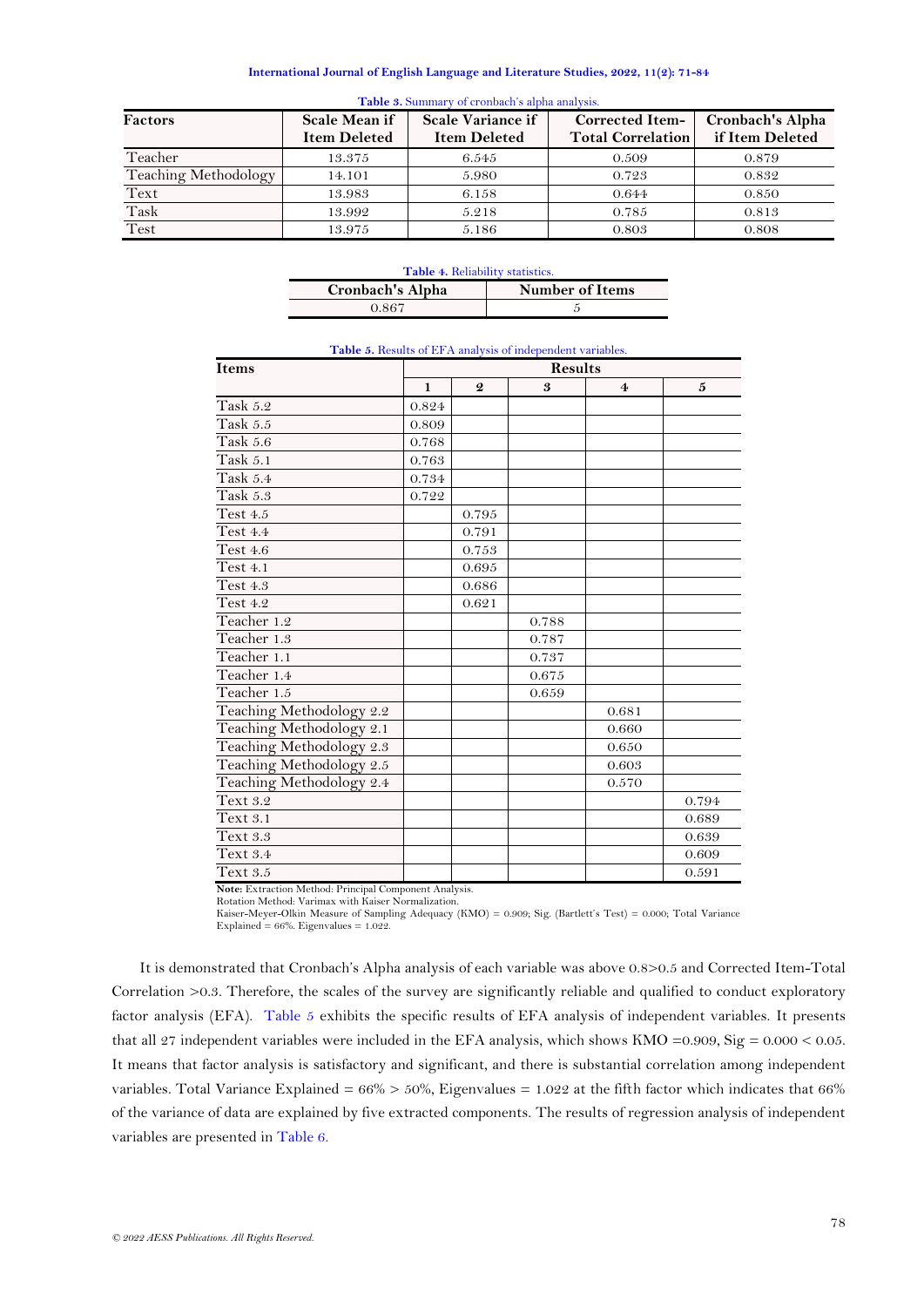| Model        |                      | Unstandardized<br><b>Coefficients</b> |                   | Standardized<br><b>Coefficients</b> |       | Sig.  | <b>Collinearity Statistics</b> |            |  |
|--------------|----------------------|---------------------------------------|-------------------|-------------------------------------|-------|-------|--------------------------------|------------|--|
|              |                      |                                       | <b>Std. Error</b> | Beta                                |       |       | Tolerance                      | <b>VIF</b> |  |
| $\mathbf{1}$ | 'Constant)           | 2.622                                 | 0.313             |                                     | 8.380 | 0.000 | $\overline{\phantom{a}}$       |            |  |
|              | Teacher              | 0.200                                 | 0.212             | 0.197                               | 0.940 | 0.049 | 0.150                          | 6.653      |  |
|              | Teaching Methodology | 0.106                                 | 0.155             | 0.113                               | 0.684 | 0.045 | 0.241                          | 4.146      |  |
|              | Text                 | 0.251                                 | 0.208             | 0.252                               | 1.206 | 0.030 | 0.151                          | 6.634      |  |
|              | Task                 | 0.250                                 | 0.179             | 0.240                               | 1.399 | 0.044 | 0.223                          | 4.478      |  |
|              | Test                 | 0.117                                 | 0.174             | 0.111                               | 0.669 | 0.005 | 0.238                          | 4.203      |  |

**Table 6.** Results of regression analysis of independent variables.

**Note:** a. Dependent Variable: Motivation.

R2: 0.223.

Adjusted R2: 0.218.

As shown in Table 6, with the Adjusted R square of 0.218, it means that 21.8% of dependent variable is explained by independent variables. This indicates that there is a close correlation between the students' English learning motivation and 5Ts factors including Teacher, Teaching Methodology, Task, Text and Test. From the regression analysis, the factor of "Teacher" shows coefficient  $B = 0.197$  (positive sign) and Sig.=0.49. It can be specified that the Teacher is positively influential to student's motivation toward English learning. The result is also consistent with the fact that the "Teacher" is one of classroom-specific factors which has a significant direct impact on students' motivation [\(Nguyen, 2021;](#page-11-11) [Wang & Lee, 2019\)](#page-12-2). With coefficient  $B = 0.111$  (positive sign), Sig  $= 0.05$ , it is illustrated that the factor of Test has the lowest influence on students' motivation to learn English among the 5T factors. Similarly, Teaching Methodology is found as the second lowest influential factor toward students' motivation (B = 0.113, Sig = 0.045). In contrast, the variables of Text or Teaching Material and Task is showing the strongest influence on the dependent variable with the regression coefficient  $B = 0.252$ ,  $Sig = 0.44$  and  $B = 0.240$ ,  $Sig = 0.30$  respectively.

#### **6. DISCUSSION**

The study aimed to explore the students' perception of the 5Ts and the factors that affect the EFL students' motivation. The first research questions were answered on the basis of survey questionnaire analysis and the results of the second research question were obtained from EFA and Multiple regression analysis. The data analysis indicates that from the students' perspective, the Teacher factor was ranked as the most important for motivating them to learn English. Students placed great importance on friendliness of teachers which enabled them to share not only about school work but also other personal matters. It was also found that the students enjoyed learning English with the teachers who were patient and available to help them with language problems. Additionally, studying in a low-stress and relaxed atmosphere in the classroom was also considered as an important factor to increase students' involvement in English learning activities. Previous studies on language learning anxiety show that anxiety in language classrooms, especially stressful learning environment has a negative impact on students' motivation to learn a language [\(Hashemi, 2011;](#page-11-20) [Wu, 2010\)](#page-12-3). In a low-stress classroom, therefore, students feel more comfortable to communicate in English with their peers, and they are more motivated to learn English.

Another quality of a language teacher as a good motivator appreciated by the students was using comprehensible language input. Although a majority of non-English majored students have learned English for more than ten years, their proficiency is still limited in some aspects, especially in listening and speaking skills (Nguyen [& Nguyen, 2018\)](#page-11-21). The ability to instruct and explain things clearly, hence, is a decisive skill of an effective teacher to make learners more easily understand the lessons in the target language. Moreover, fairness was considered as a teacher's personal characteristics which may have an impact on students.

The findings from regression analysis indicate that the Teacher factor was positively influential to students' motivation. This result is in line with the view of [Renandya \(2014\)](#page-11-12) that the language teacher is an essential motivating agent in the classroom and of [Johnson \(2017\)](#page-11-22) that the teacher as the external support has a significant impact on student's language learning. In terms of teaching methodology, the findings indicate that this factor was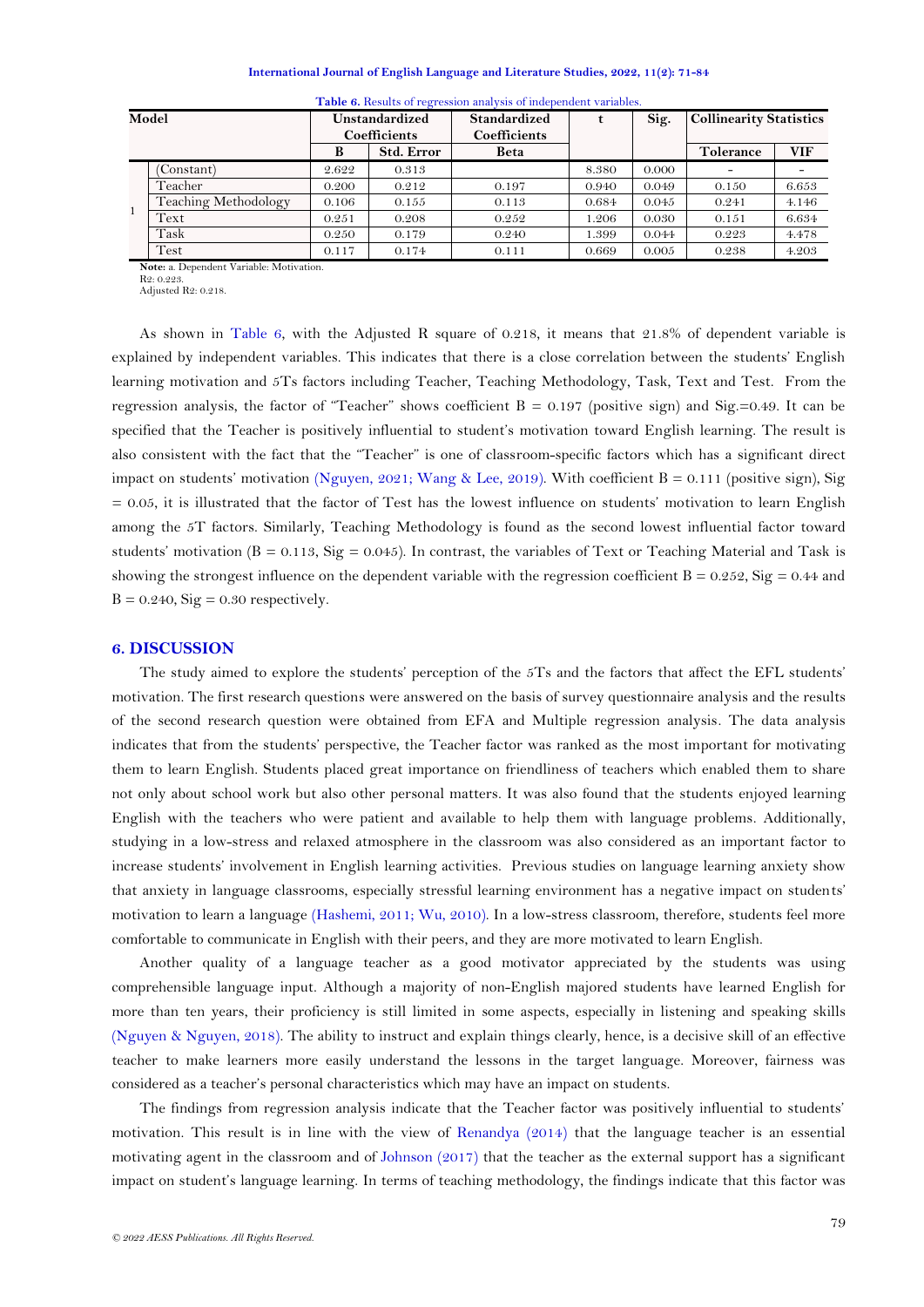ranked by students as second in affecting students' motivation to learn English. The most important thing is that teachers employ different teaching aids such as visual images, video, songs and movements and organize several interesting activities in order not only to assist students' learning comprehension but also make the classroom interesting and boost their engagement. In fact, if instructors still resort to traditional teaching methods, such as only use audio-lingual teaching strategies during the whole class activities, they will feel bored and passive and their students will also feel unmotivated. Therefore, selecting and structuring meaningful and interesting activities with the support of various teaching aids will foster students' interest and engagement in such activities which is an effective way to cultivate students' motivation to learn English. The regression analysis result also indicates that Teaching Methodology has a positive impact on student motivation toward language learning. Hence, it is recommended that the teachers should make use of various and effective teaching methods to make students enjoy learning English. With regard to Text or Teaching material, the results show that students considered it as the fourth influential factor toward learners' motivation. Many students enjoyed learning English in the classroom when the number of new words and structures were within their reach, the grammatical structures were not too complicated, and the content organization facilitated their comprehension. In other words, students enjoyed learning more if they were in the zone of proximal development [\(Vygotsky, 1978\)](#page-11-23).

Furthermore, the findings indicate that learning materials which provide students more opportunity to learn what they really need or the contents of the texts should be related to what they may experience in real life. It means that apart from being readable, teaching materials should be relevant and interesting enough to stimulate leaners to engage in the learning process. Rather than forcing students to learn the printed content in the textbooks, the teacher should allow them to select what they are interested in. Doing so would promote student autonomy. The contents of textbook used commonly for all non-majored students in the university that the reading materials should be adapted in line with students' majors and needs. For example, texts about tourism may be added or replaced for the ones in the textbook to engage tourism-majored students. Such contents are close to their personal experience or major, so they easily make connection between the materials with their surroundings and knowledge. This may result in students' active involvement in English classroom activities. With the highest coefficients Beta among 5Ts factors, teaching materials has the most positive impact on foreign language learning motivation among the non-majored students. This result concurs with the findings from the study of [Nguyen](#page-11-21) and [Nguyen \(2018\)](#page-11-21) which concluded that teaching materials or curriculum contents have a great influence on students' passion and excitement which create more motivation to learn English. Concerning the factor of Task, from the students' viewpoint, it had a moderate impact on students' English learning motivation. The students enjoyed doing activities in English classroom if they were allowed to choose the tasks that met their interests. In fact, if language activities or tasks assigned to students are repetitive and monotonous, they do not want to put their effort to complete them. It indicates that an interesting and enjoyable task is one of key agents to trigger students to do the task. Moreover, providing rubrics for accomplishing the task successfully was also influential to students' motivation. To be specific, with clear and reasonable instruction by the teacher, learners are likely to be more engaged in a task because they feel confident to carry out it successfully. By contrast, with unclear guidelines, students feel confused and reluctant to complete a task. Consequently, the teacher needs to clarify the task outcomes and steps to do the task for students before, during and after a task to enhance students' involvement in English language activities. The findings also show that students were motivated to complete the task because they were given opportunities to get assisted by peers before, during and after the task. According to [Dörnyei and Ushioda](#page-11-8)  [\(2001\)](#page-11-8) in a language classroom, the teacher should let students help each other because a cooperative and supportive environment makes student more motivated and confident to accomplish a task. In case of working with their peers toward the same goals, their expectancy of success is likely to be higher than working individually because they believe that they can count on their peers. Consequently, teachers should set up activities which allow students to support each other in a small group in order to enhance their motivation in language learning. Although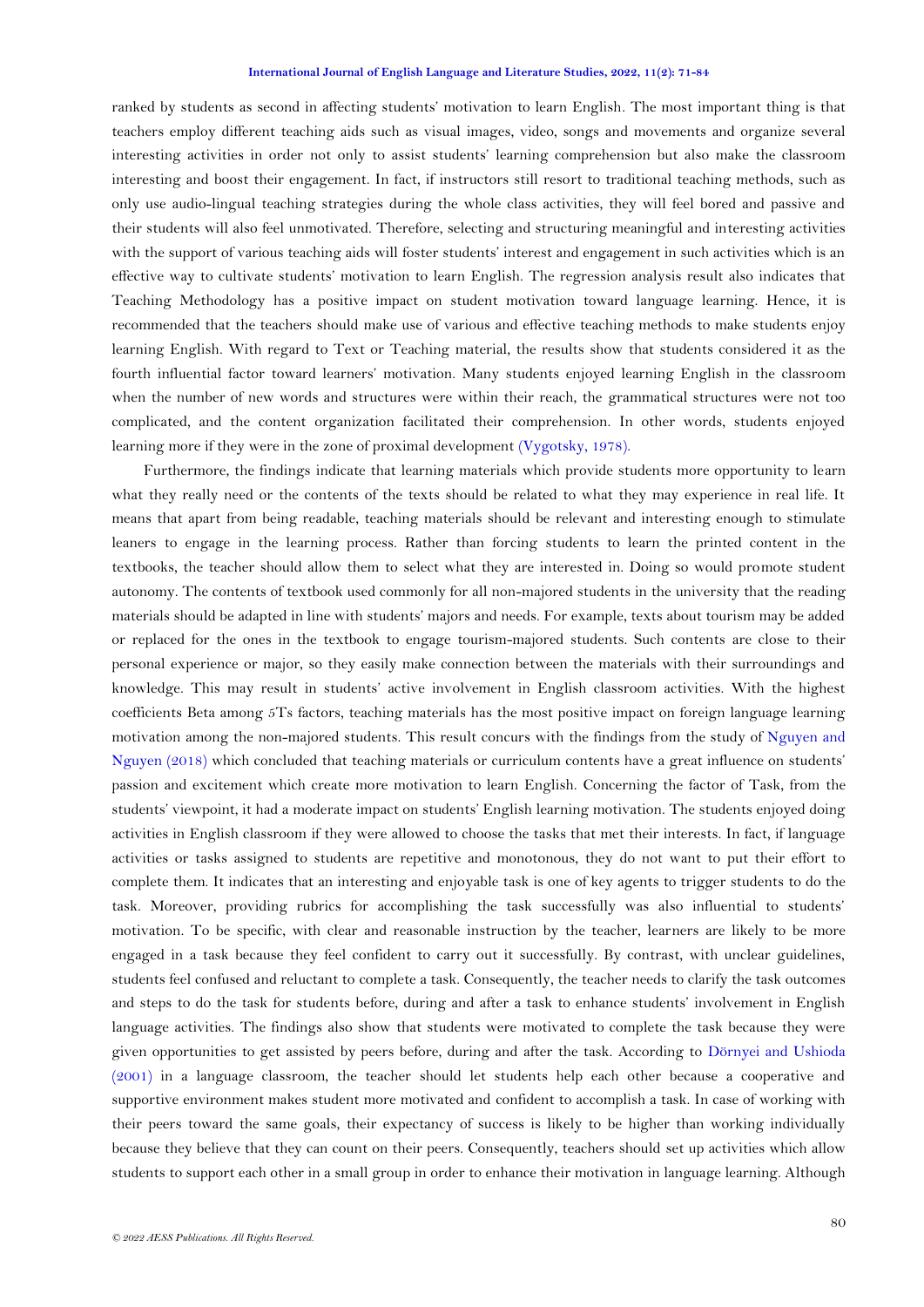the Task was ranked by respondents as the least influential factor toward motivation, it was processed by the regression analysis as the second important factor which had positive correlation with students' motivation. Therefore, the aspects of a motivating and meaningful task in the English classroom need to be placed with a high value. With reference to the factor of Test, it was ranked as a moderately influential one to student's motivation. From students' perspective, they highly appreciated the alternative assessments such as project works, presentations, discussion, portfolios in addition to the final exam. In fact, it was a traditional way for language teachers to assess student's progress through test. It is argued that traditional tests may have a negative impact on students' motivation because the testing method focuses only on the product rather than the leaning process. In contrast, alternative assessment through project work or portfolios is considered as learner-friendly and more motivating since the assessment goal is not only to test but also to teach students [\(Renandya, 2014\)](#page-11-12). Designing alternative assessment in line with learning situation and testing criteria, therefore, is a key agent to measure students' proficiency progress as well as to transmit contents and knowledge in an effective way.

Furthermore, the on-going feedback, guidance and advice by their language teachers also helped learners further engage in leaning process. In parallel with using alternative assessment, teachers also should provide ongoing and motivational feedback that enhances students' ability and confidence in obtaining their goal. [Dörnyei and](#page-11-8)  [Ushioda \(2001\)](#page-11-8) concluded that the informative feedback provided by a teacher to students had a positive relation with student's enjoyment. Hence, rather than marking by score only or simple feedback, language teachers should give more useful and informative feedback for each activity in order to point out students' strengths and weaknesses as well as suggest some proper ways to improve the outcomes. Consequently, such feedbacks increase students' selfautonomy and effort to accomplish their tests. Although the Test factor has the lowest correlation with students' motivation in language learning, it is positively influential to enhancing students' motivation to some extent.

To sum up, the results of multiple regression analysis show that there was positive association between motivations and five groups of factors, including Teacher, Teaching Methodology, Text, Task and Test, in which Teaching material or Text has the strongest impact, followed by Task and Teacher factor. A set of factors such as Teaching Methodology and Test have also been found to be influential on students' motivation in a low level.

## **7. CONCLUSION**

Motivation plays a crucial role in learning English. Students with high motivation are more enthusiastic, devoted, persistent, goal-oriented and therefore more successful in their learning. Besides the external variables, the teacher can create and foster motivation in the classroom. The study shows that 5Ts, namely Teacher, Teaching Methodology, Text, Task and Test proposed by [Renandya \(2014\)](#page-11-12) are classroom-specific factors that have a significant impact on student motivation to learn English. The results of the present study indicate that the students consider Teacher as the most important factor, followed by the factor of Teaching Methodology, Task and Text meanwhile the Test factor was the least important one. However, the regression analysis shows that Teaching material was computed as the most influential factor. In the context under investigation, the Teaching material included the printed and online resources that allow students to work independently at home before each class. It should be noted that the university adopts a blended-learning method that combines in-person interaction as well electronic resources on the Learning Management System. Therefore, electronic teaching materials that give students opportunities to work online can positively influence students' success in learning English. These findings are important pedagogical implications for teachers of English, who should be well aware of the five Ts and adjust them according to specific educational situations.

**Authors' Contributions:** Both authors contributed equally to the conception and design of the study.

**Funding:** This study received no specific financial support.

**Competing Interests:** The authors declare that they have no competing interests.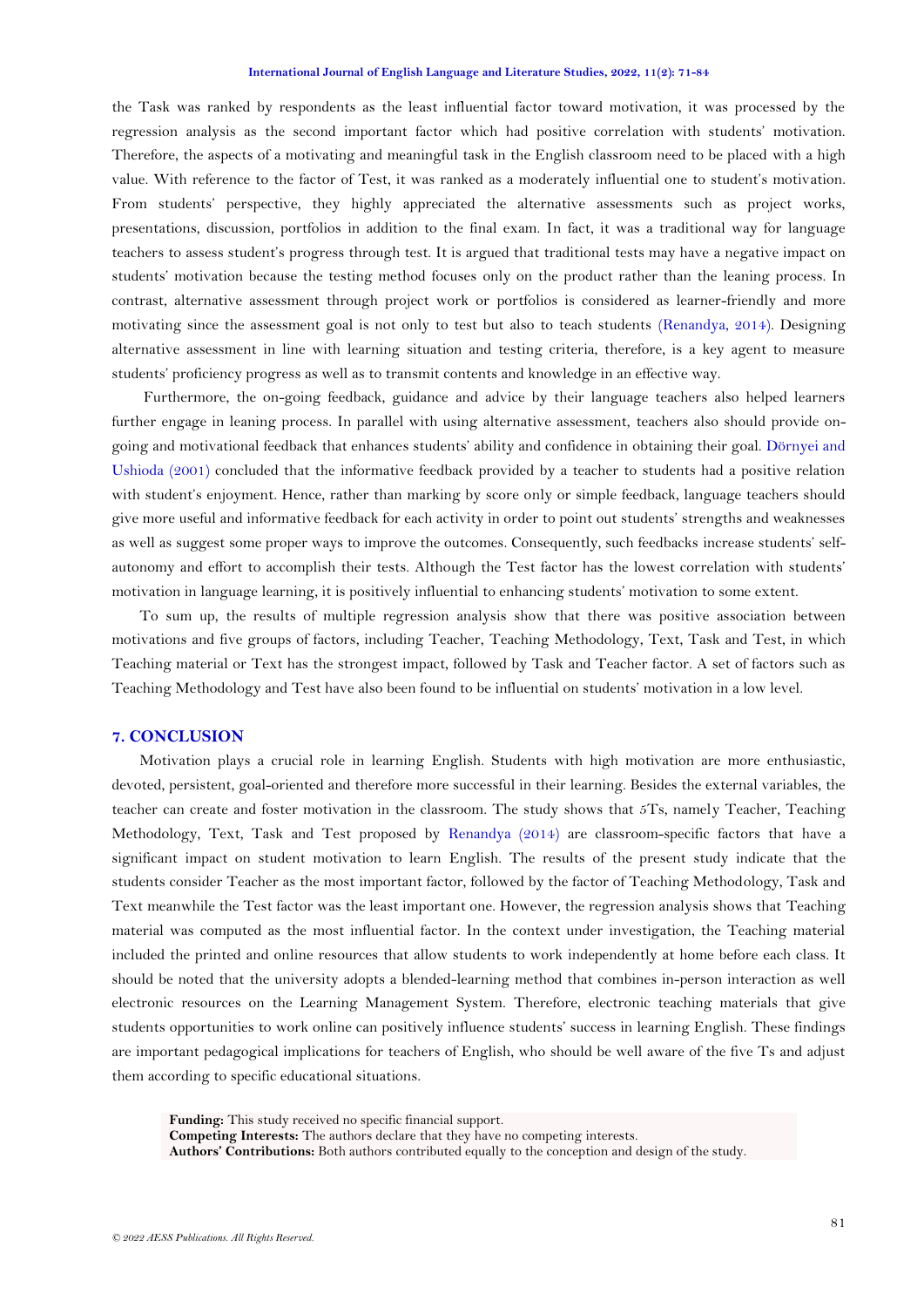#### **REFERENCES**

- <span id="page-11-14"></span>Choorsi, C., & Intharaksa, U. (2011). *The relationship between motivation and students' English learning achievement: A study of the second – year vocational certificate level Hatyai technical college students.* Paper presented at the Conference Proceedings of the Humanities and Social Sciences: Factors Affecting English Language Teaching and Learning, Songkhla, Thailand.
- <span id="page-11-1"></span>Dörnyei, R., & Ottó, I. (1998). Motivation in action: A process model of L2 motivation. Working papers in Applied Linguistics (pp. 43-69). London: Thames Valley University.
- <span id="page-11-8"></span>Dörnyei, R., & Ushioda, E. (2001). *Teaching and researching motivation*. London, England: Pearson Education.
- <span id="page-11-0"></span>Dörnyei, R., & Ushioda, E. (2021). *Teaching and researching motivation* (3rd ed.). New York: Routledge.
- <span id="page-11-15"></span>Emaliana, I. (2011). *A survey on the relationship between motivation and achievement of English department students of State University of Malang*. Paper presented at the Third National English Language Teachers and Lecturers Conference, State University of Malang, Malang, Indonesia.
- <span id="page-11-2"></span>Gardner, R. C. (1985). *The attitude/motivation test battery: Technical report 1*. Ontario, Canada: University of Western Ontario.
- <span id="page-11-9"></span>Gardner, R. C., & Lambert, W. E. (1972). *Attitudes and motivation in second-language learning*. Rowley, MA: Newbury House.
- <span id="page-11-3"></span>Gardner, R. C. (2006). The socio-educational model of second language acquisition: A research paradigm. *Eurosla Yearbook, 6*(1), 237-260.Available at: https://doi.org/10.1075/eurosla.6.14gar.
- <span id="page-11-19"></span>Green, S. B., Salkind, N. J., & Akey, T. M. (2000). *Using SPSS for windows: Analyzing and understanding data*. Upper Saddle River, NJ: Prentice-Hall.
- <span id="page-11-18"></span>Hair, J. F., Black, W. C., Babin, B. J., & Anderson, R. E. (2014). *Multivariate data analysis*. Upper Saddle River, NJ: Prentice-Hall.
- <span id="page-11-4"></span>Hakim, B. (2021). Role of ICT in the process of EFL teaching and learning in an Arab context. *Humanities and Social Sciences Letters, 9*(1), 58–71.Available at: https://doi.org/10.18488/journal.73.2021.91.58.71.
- <span id="page-11-10"></span>Hapsari, W. (2013). Teacher's perceived characteristics and preferences of motivational strategies in the language classroom. *TEFLIN Journal, 24*(2), 113-134.
- <span id="page-11-20"></span>Hashemi, M. (2011). Language stress and anxiety among the English language learners. *Procedia-Social and Behavioral Sciences, 30*, 1811-1816.Available at: https://doi.org/10.1016/j.sbspro.2011.10.349.
- <span id="page-11-22"></span>Johnson, D. (2017). The role of teachers in motivating students to learn. *BU Journal of Graduate studies in education, 9*(1), 46-49.
- <span id="page-11-16"></span>Li, P., & Pan, G. (2009). The relationship between motivation and achievement--a survey of the study motivation of English majors in Qingdao agricultural university. *English Language Teaching, 2*(1), 123-128.Available at: https://doi.org/10.5539/elt.v2n1p123.
- <span id="page-11-11"></span>Nguyen, H. T. D. (2021). Motivation in learning Japanese language and the effect of five components of the 5Ts framework. *Ho Chi Minh City Open University Journal of Science-Social Sciences, 11*(2), 75-84.Available at: https://doi.org/10.46223/HCMCOUJS.soci.en.11.2.1933.2021.
- <span id="page-11-21"></span>Nguyen, K. P., & Nguyen, T. A. D. (2018). Factors affecting English learning motivation of the economics students at Ho Chi Minh city open university. *Ho Chi Minh City Open University Journal of Science, 8*(2), 54-70.Available at: https://doi.org/10.46223/hcmcoujs.soci.en.8.2.282.2018.
- <span id="page-11-5"></span>Oxford, R., & Shearin, J. (1994). Language learning motivation: Expanding the theoretical framework. *The Modern Language Journal, 78*(1), 12-28.Available at: https://doi.org/10.1111/j.1540-4781.1994.tb02011.x.
- <span id="page-11-12"></span>Renandya, W. (2014). *Motivation in the language classroom*. USA: TESOL Press.
- <span id="page-11-13"></span>Richards, J. C. (2001). *Curriculum development in language teaching*. New York: Cambridge University Press.
- <span id="page-11-6"></span>Ryan, R. M., & Deci, E. L. (2000). Intrinsic and extrinsic motivations: Classic definitions and new directions. *Contemporary Educational Psychology, 25*, 54-67.Available at: https://doi.org/10.1006/ceps.1999.1020.
- <span id="page-11-17"></span>Sant, N. (2018). A study on factors affecting students' motivation in the English language classroom at Maija Yang instutite of education, Kachin state, Myanmar. *Language in India, 18*(4), 199-220.
- <span id="page-11-7"></span>Tranquillo, J., & Stecker, M. (2016). Using intrinsic and extrinsic motivation in continuing professional education. *Surgical Neurology International, 7*(Suppl 7), S197.Available at: https://doi.org/10.4103/2152-7806.179231.
- <span id="page-11-23"></span>Vygotsky, L. S. (1978). *Mind in society: The development of higher psychological processes*. Cambridge, MA: Harvard University Press.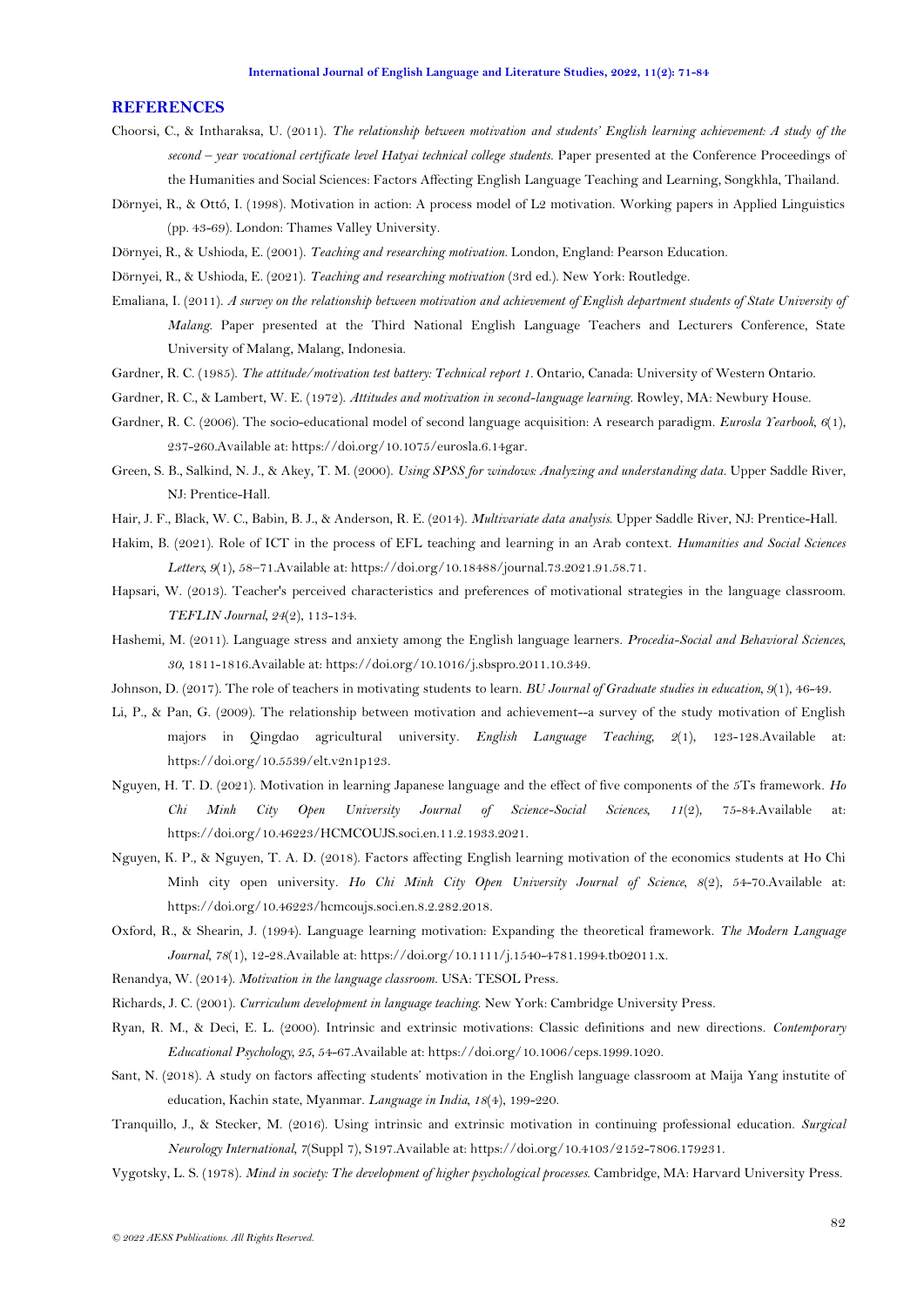- <span id="page-12-2"></span>Wang, S., & Lee, C.-I. (2019). The gap between teachers' and students' perceptions of motivation in Chinese EFL classrooms: A study based on self-determination theory and the 5Ts framework. *Journal of Asia TEFL, 16*(4), 1084-1102.Available at: https://doi.org/10.18823/asiatefl.2019.16.4.2.1084.
- <span id="page-12-0"></span>Williams, M., & Burden, R. R. (1997). *Psychology for language teachers: A social-constructivist approach*. Cambridge, United Kingdom Cambridge University Press.
- <span id="page-12-3"></span>Wu, K.-H. (2010). The relationship between language learners' anxiety and learning strategy in the CLT classrooms. *International Education Studies, 3*(1), 174-191.Available at: https://doi.org/10.5539/ies.v3n1p174.
- <span id="page-12-1"></span>Zahran, F. A. (2020). Internalization perspective: Incorporating intercultural awareness in language teaching. *International Journal of Social Sciences Perspectives, 6*(2), 68–77.Available at: https://doi.org/10.33094/7.2017.2020.62.68.77.

# **APPENDIX**

**OUESTIONNAIRE** Motivation in English Language Learning

*(adapted from* [\(Renandya, 2014;](#page-11-12) [Sant, 2018\)](#page-11-17)).

## *i. Personal Information*

## *ii. Factors Affecting Your Motivation to Learn English*

Please rate the following questions by placing a check in the box. Please read each statement carefully and answer the question candidly. Do not leave any item unanswered.

#### **No. Statement Rating**  (1) Strongly disagree (2) Disagree (3) Neutral (4) Agree (5) Strongly agree **1 Teacher** 1.1 I enjoy learning because my English teacher creates a low stress classroom environment so I participate without fear of losing face when I make mistake 1.2 I am motivated because my English teacher is friendly and approachable. I can talk to her not only about school work but also other things related to my personal and social life.  $0$   $0$   $0$   $0$   $0$ 1.3 I am motivated because my English teacher uses comprehensible language so that everyone, including the less proficient learners, can follow his/her lesson and participate fully in class.  $0$   $0$   $0$   $0$   $0$ 1.4 I enjoy learning because my English teacher treats every student fairly and does  $\bigcirc$   $\bigcirc$   $\bigcirc$   $\bigcirc$   $\bigcirc$   $\bigcirc$ 1.5 I am motivated because English teacher is patience and does not show unhappiness when students make mistakes. He/ She is available to provide extra help even after normal school hours.  $0$   $0$   $0$   $0$   $0$ **2 Teaching Methodology** 2.1 I enjoy learning because my English teacher uses different methods in teaching.  $\mathbf{0} \quad \mathbf{\Theta} \quad \mathbf{\Theta} \quad \mathbf{\Theta}$ 2.2 I enjoy learning because my English teacher carefully selects and structures learning activities that support the attainment of lesson objectives.

### **(1) Strongly disagree - (2) Disagree - (3) Neutral - (4) Agree – (5) Strongly agree**.